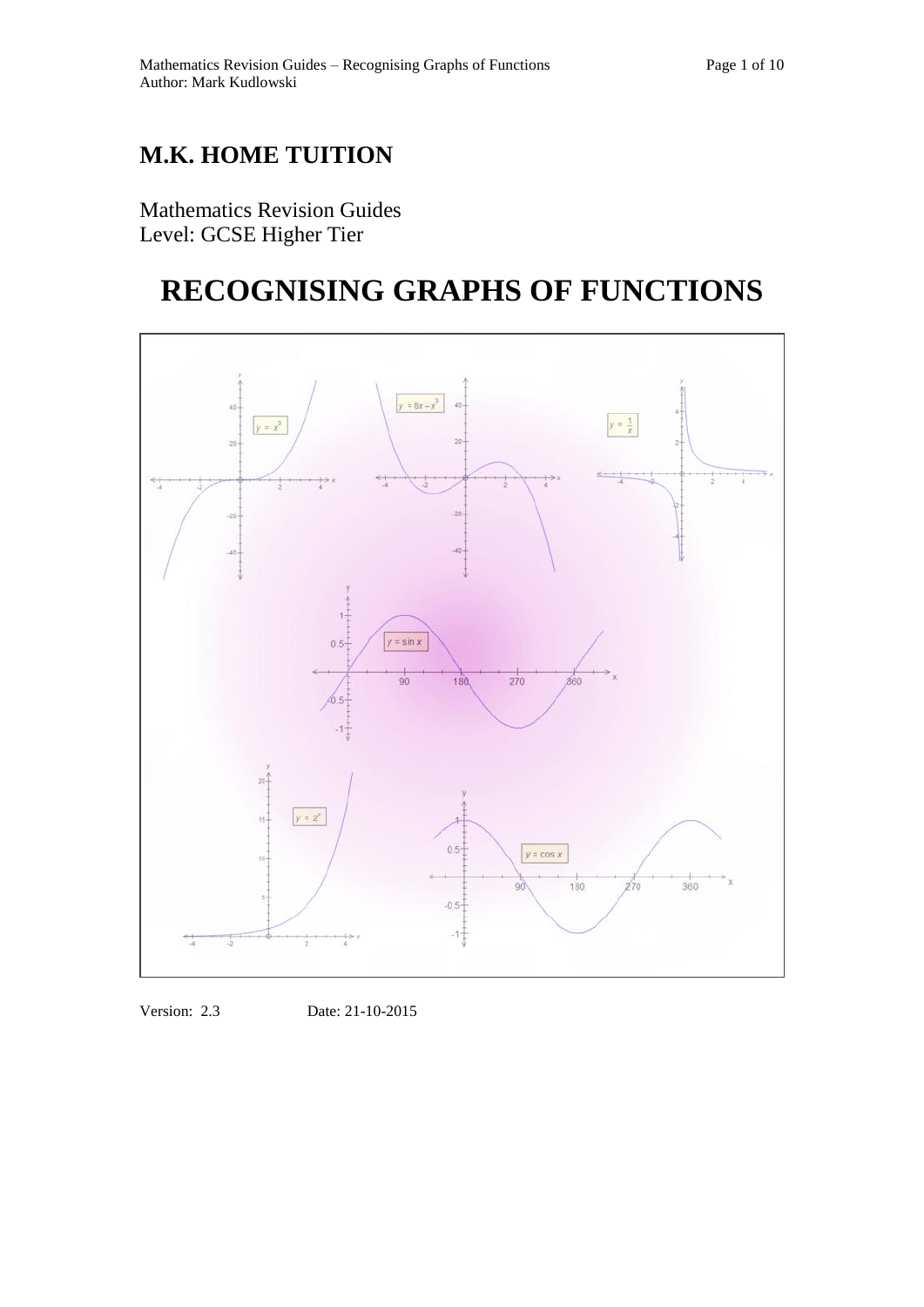## **RECOGNISING GRAPHS**

Graphs of functions fall into various categories, but most of those you'll come across will be of a few basic types.

### **Straight-line graphs (recalled).**

Constant graphs:



The main diagonals:

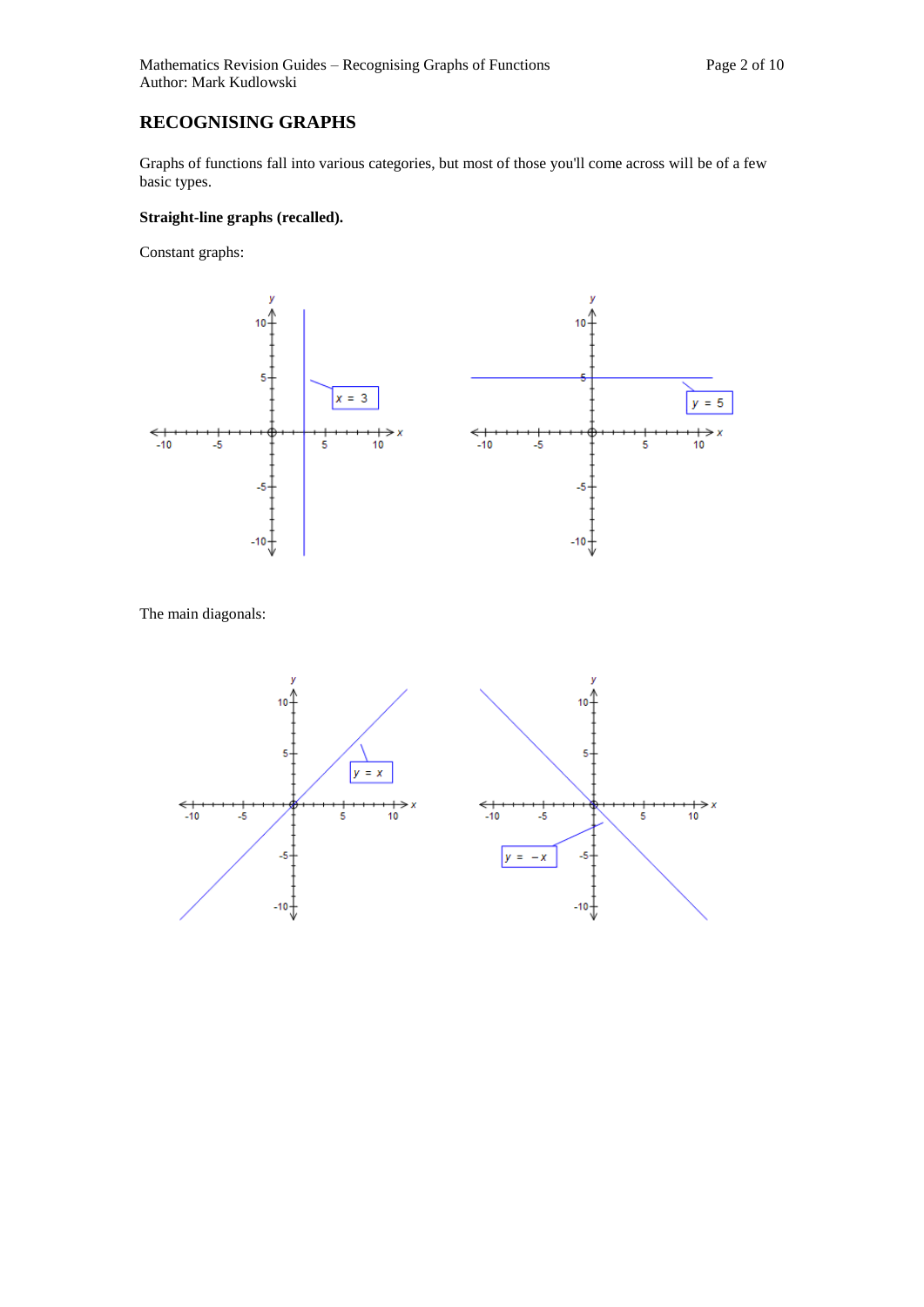Other straight line graphs passing through the origin:





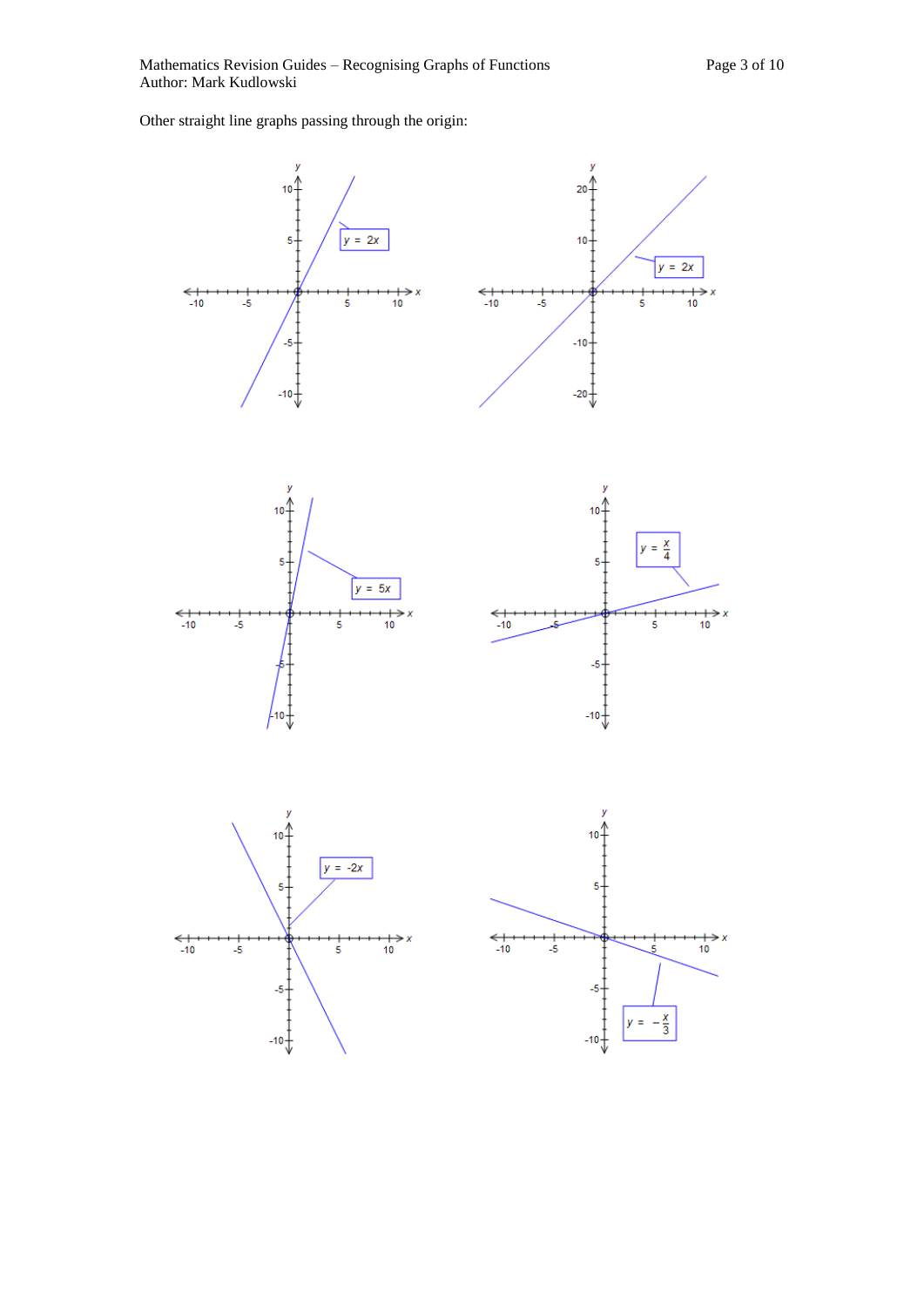General straight line graphs, not passing through the origin:



The point where a linear graph cuts the *y-*axis is also known as the *y-*intercept, or simply the intercept.

The point where the graph cuts the *x-*axis is sometimes called the *x-*intercept, but is more often called the root (as in the solution of an equation).

The more common form of equation of a straight-line graph encountered at GCSE is the form

 $y = mx + c$ , known as the **gradient-intercept** form.

The graph of  $y = 2x - 3$  has a gradient of 2 and a *y*-intercept at (0, -3). Similarly the graph of  $y = 1 - x$  had a gradient of  $-1$  and its *y*-intercept was the point (0, 1). (Note that  $y = 1 - x$  is the same as  $y = -x + 1$ ).

The gradient of a graph whose equation is given in gradient-intercept form is evidently the multiple of *x,* and that the graph crosses the *y-*axis where *y* takes the value of the constant.

Any graph of the form  $y = mx + c$  has a gradient of *m* and a *y*-intercept at  $(0, c)$ .

(The gradient-intercept form cannot be applied to constant graphs of the form  $x = c$ , since they are vertical lines and attempting to find a gradient would mean dividing by zero, which is undefined.)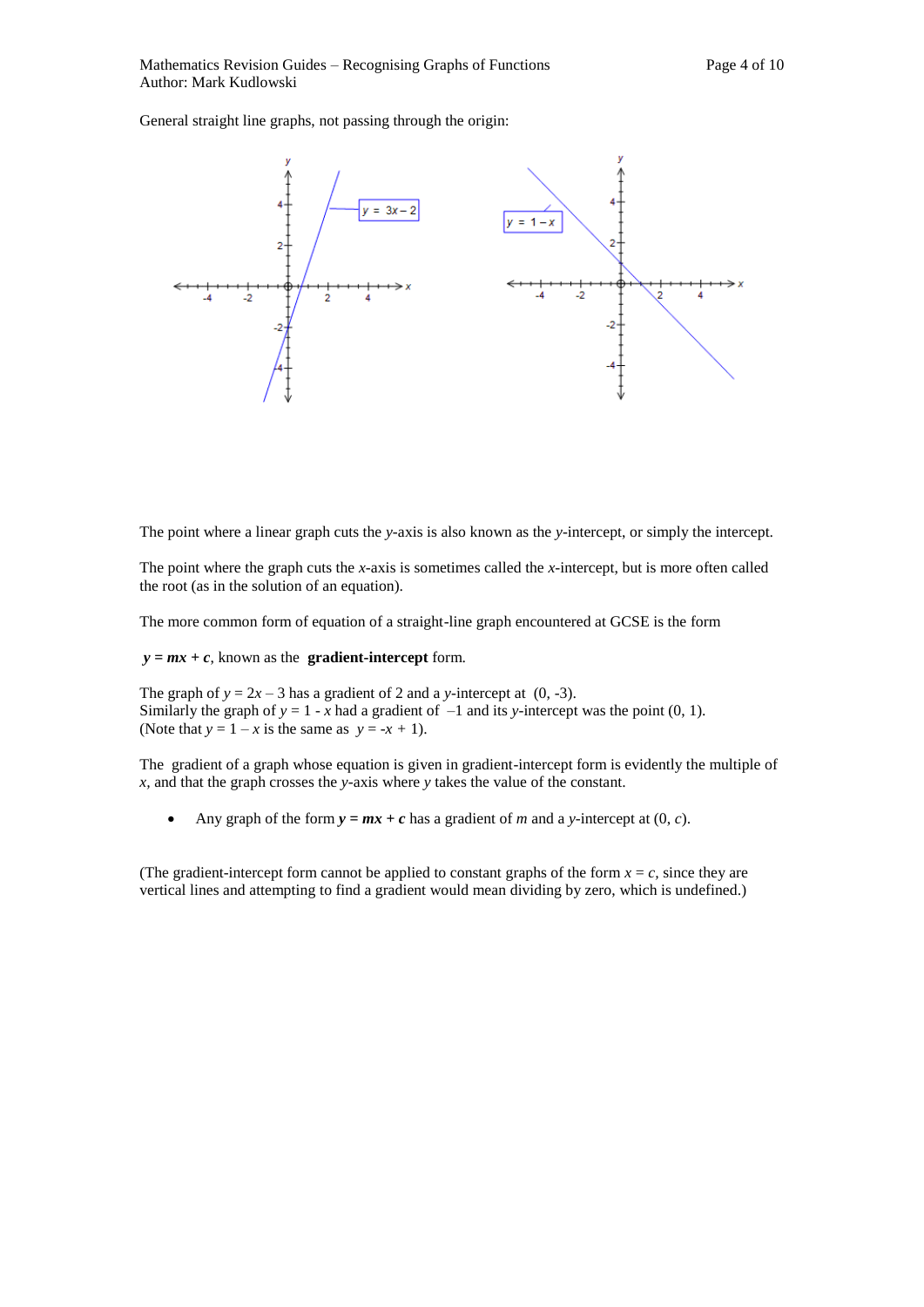#### **Quadratic graphs.**

These graphs are of functions of the form  $y = ax^2 + bx + c$  where *a*, *b* and *c* are constants, and *a* is not zero. The highest power of *x* is 2 (the square of *x*). The basic graph of  $y = x^2$  is shown upper left.



These graphs are parabolic or 'bucket-shaped'.

When the  $x^2$  term is positive, the graphs point downwards at a trough and the function takes a minimum value. The expansion of  $y = (x - 2)(x - 8)$  is  $y = x^2 - 10x + 16$ .

On the other hand, they point upwards at a crest and have a maximum value when the  $x^2$  term is negative. The expansion of  $y = (1 - x)(2 + x)$  is  $y = 2 - x - x^2$ .

The 'depth' of a parabolic graph can vary, but this is as dependent on the scaling of the graph axes as on the actual function.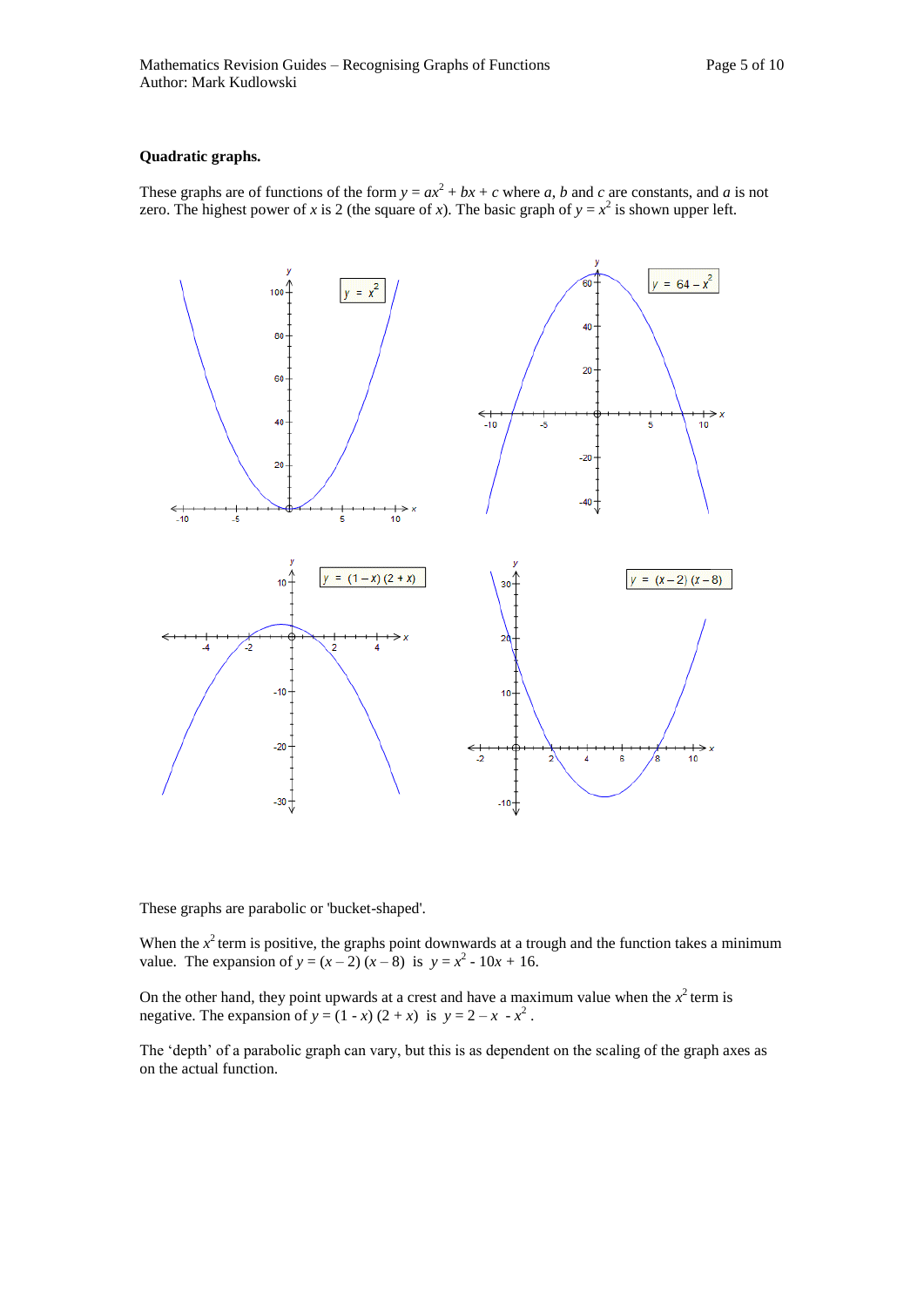#### **Cubic graphs.**

These are a little more complicated than quadratic graphs. Their functions are of the form  $y = ax^3 + bx^2 + cx + d$  where *a*, *b*, *c* and *d* are constants, and *a* is not zero. The highest power of  $x$  is 3 (the cube of  $x$ ).

The basic graph of  $y = x^3$  is shown upper left.



These graphs are characterised by a 'double bend'.

If the term in  $x^3$  is positive, the general slope is upward from lower left, but if the  $x^3$  term is negative, the general slope is downward from upper left.

The 'bend' can also vary in severity - the graph on lower left has sharper 'bends' than the one on lower right.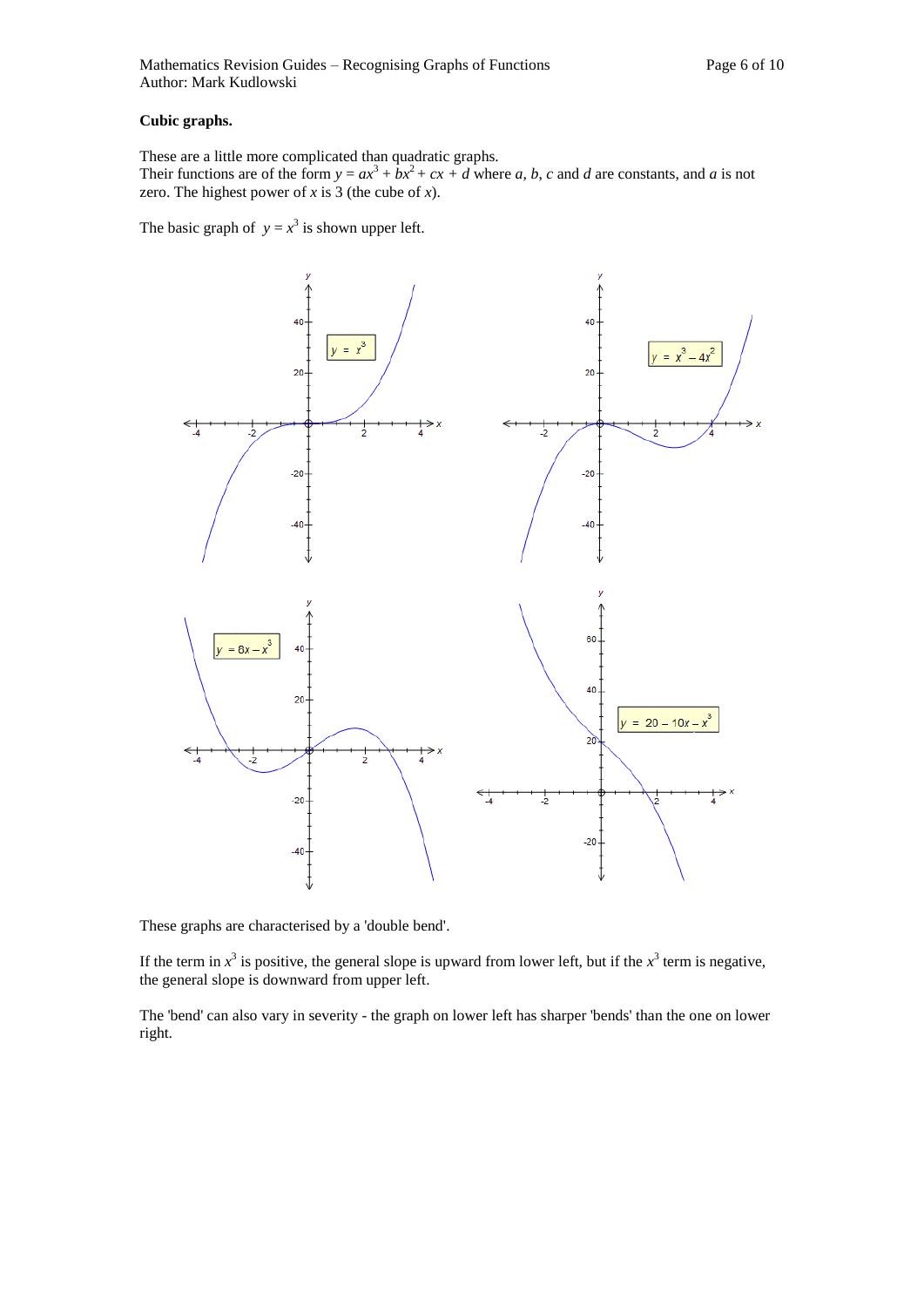#### **Reciprocal graphs.**



These graphs are shared by functions of the form  $y = \overline{x}$ *k* , where *k* is a non-zero constant. They differ

from previous examples in that they seem to be in two unconnected parts: if *k* is positive, the two sections are in the upper right and lower left, but if *k* is negative, the sections are in the upper left and lower right.

.

Note the following features of the standard graph  $y = x$ 1

As *x* becomes large and positive, *y* stays positive but approaches zero. As *x* becomes large and negative, *y* stays negative but approaches zero.

As positive *x* approaches zero, *y* becomes increasingly large and positive. In other words,  $y$  **tends to infinity**  $(\infty)$ .

As negative *x* approaches zero, *y* becomes increasingly large and negative, i.e.  $y$  tends to minus infinity  $(-\infty)$ .

When  $x = 0$ , y is undefined - you cannot divide by zero, so it is absurd to say that  $\frac{1}{0} = \infty$ .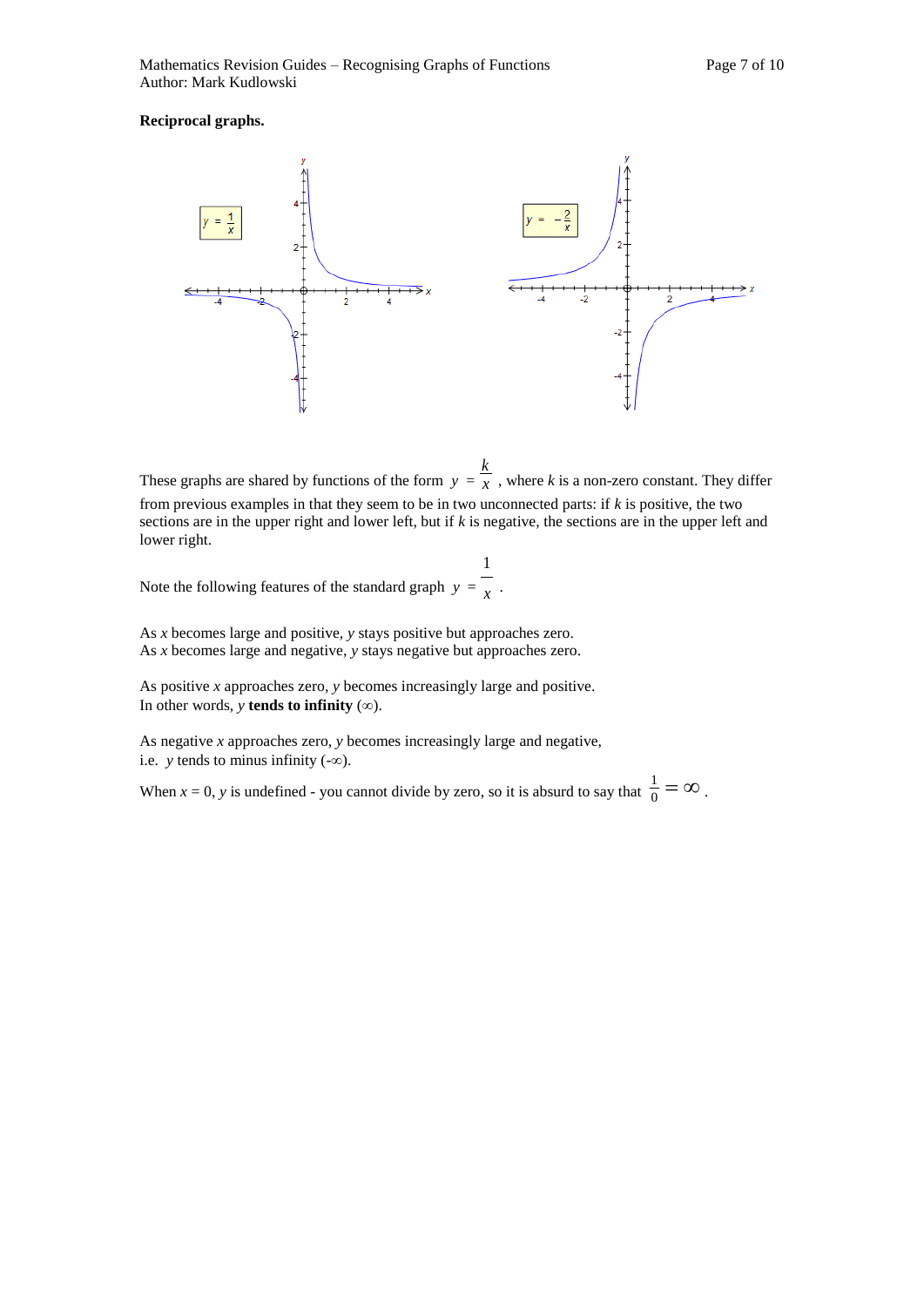#### **Exponential Graphs.**

These are graphs of  $y = a^x$  where *a* is any *positive* number.



Graphs of this form have the following features in common:

Regardless of the value of *a*,  $y = 1$  when  $x = 0$ .

For  $x > 1$ :

As *x* increases, *y* also increases for all values of *x*. As *x* become large and negative, *y* tends to zero but never gets there.

For  $0 < x < 1$ :

*y* would still be 1 when  $x = 0$ .

As *x* decreases, *y* also increases for all values of *x*.

As *x* becomes large and positive, *y* tends to zero but never gets there.

(The graph of  $y = a^x$  when  $a = 1$  is merely the straight line  $y = 1$ .)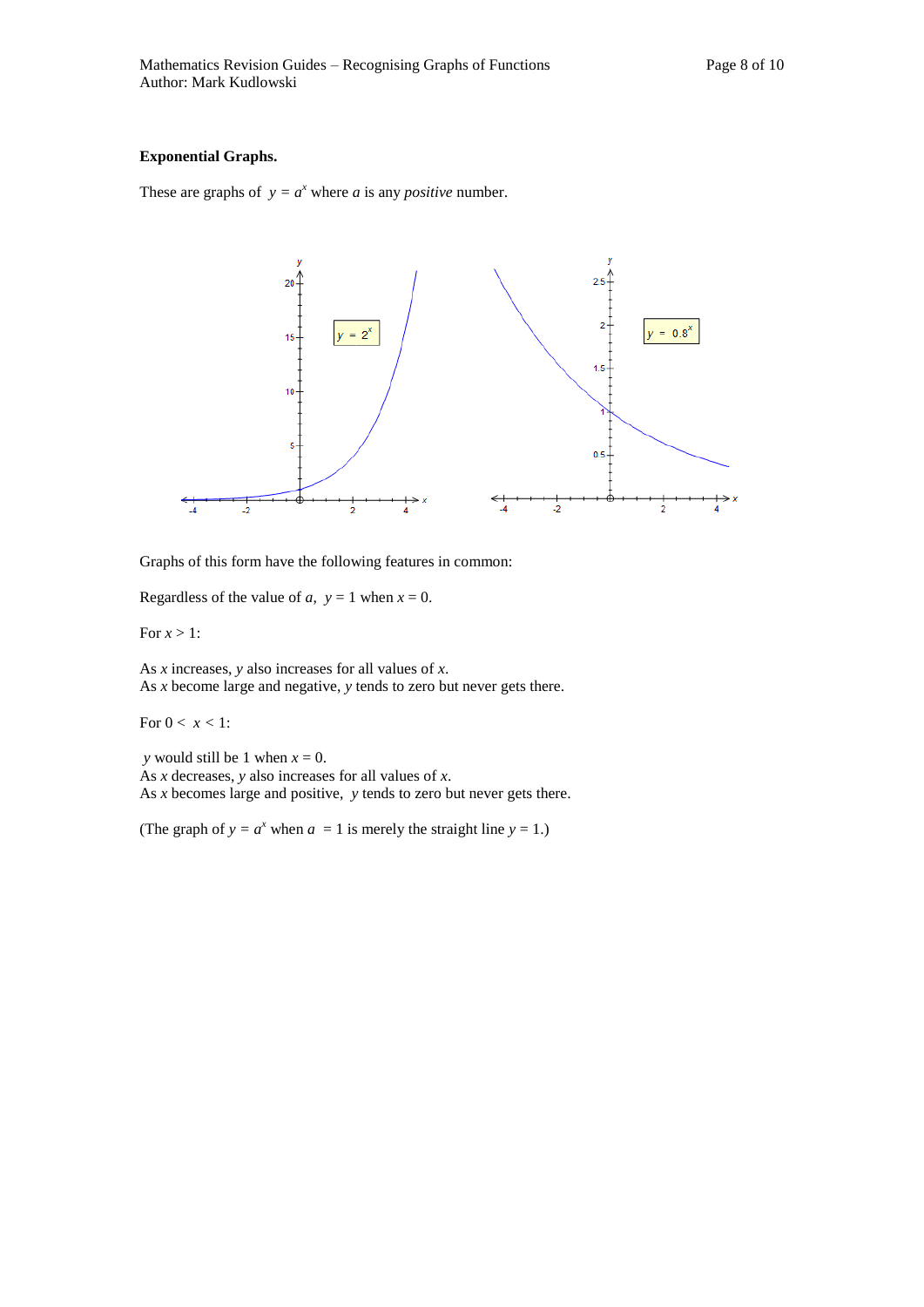#### **Trigonometric Graphs.**

The three main trigonometric functions have the following graphs**:** 



The graphs of  $\sin x^\circ$  and  $\cos x^\circ$  are similar to each other; both functions can only take values in the range  $-1$  to  $+1$ , and both repeat themselves every 360°. Indeed, the graph of cos  $x^{\circ}$  is the same as that of sin  $x^{\circ}$  translated 90° to the left.

The graph of tan *x*° is quite different. It repeats every 180°, and moreover the function is undefined for certain values of *x*, such as 90°, 270°, and all angles consisting of an odd number of right angles. When *x* approaches 90 $^{\circ}$  from below, tan  $x^{\circ}$  becomes very large and positive; when *x* approaches 90 $^{\circ}$  from above, tan  $x^{\circ}$  becomes very large and negative.